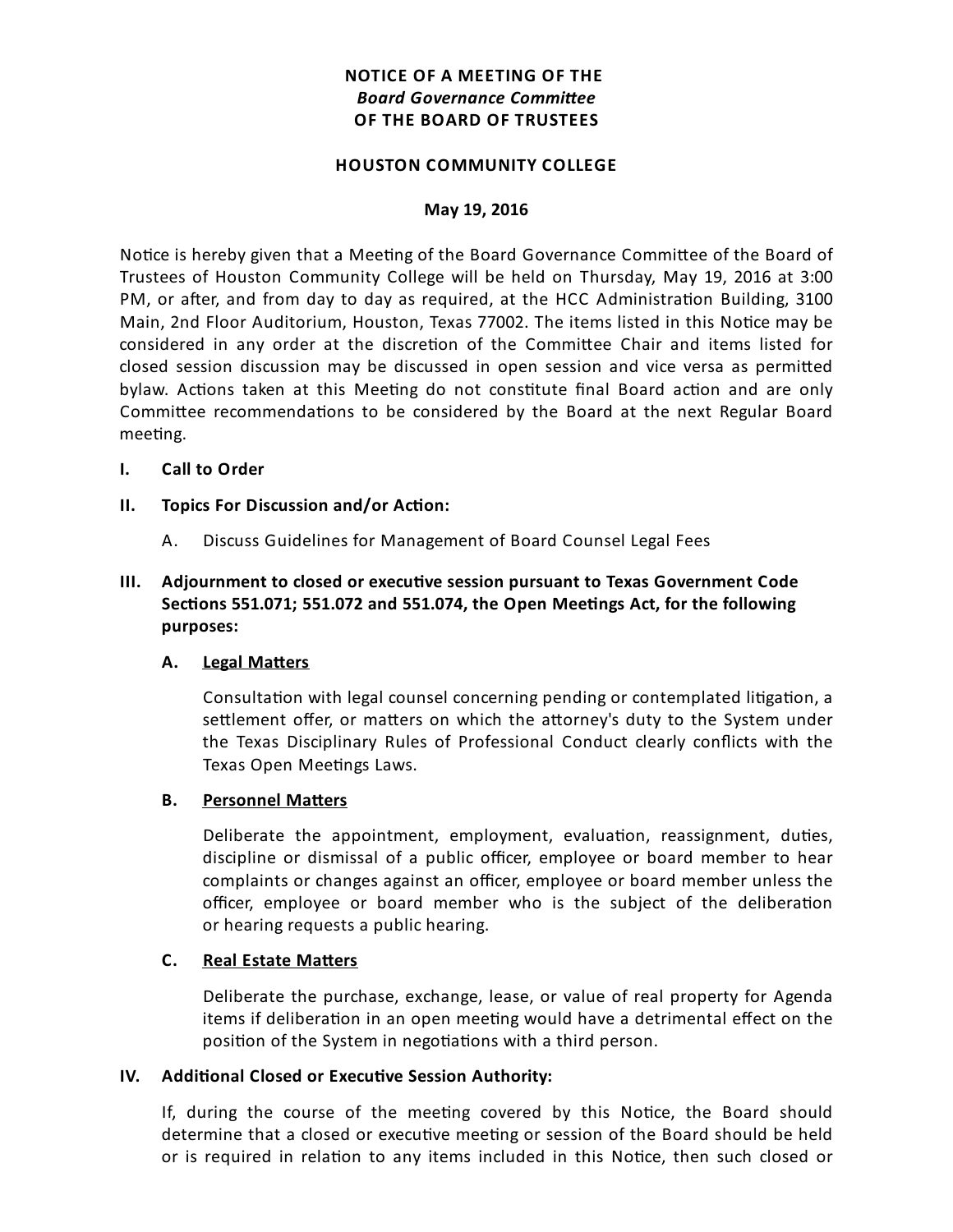executive meeting or session as authorized by Section 551.001 et seq. of the Texas Government Code (the Open Meetings Act) will be held by the Board at that date, hour and place given in this Notice or as soon after the commencement of the meeting covered by the Notice as the Board may conveniently meet in such closed or executive meeting or session concerning:

Section 551.071 - For the purpose of a private consultation with the Board's attorney about pending or contemplated litigation, a settlement offer, or matters on which the attorney's duty to the System under the Texas Disciplinary Rules of Professional Conduct clearly conflicts with the Texas Open Meetings Laws.

Section 551.072 - For the purpose of discussing the purchase, exchange, lease or value of real property if deliberation in an open meeting would have a detrimental effect on the position of the governmental body in negotiations with a third person.

Section 551.073 - For the purpose of considering a negotiated contract for a prospective gift or donation to the System if deliberation in an open meeting would have a detrimental effect on the position of the System in negotiations with a third person.

Section 551.074 - For the purpose of considering the appointment, employment, evaluation, reassignment, duties, discipline or dismissal of a public officer, employee or board member to hear complaints or changes against an officer, employee or board member unless the officer, employee or board member who is the subject of the deliberation or hearing requests a public hearing.

Section 551.076 - To consider the deployment, or specific occasions for implementation of security personnel or devices, or a security audit.

Section 551.082 - For the purpose of considering discipline of a student or to hear a complaint by an employee against another employee if the complaint or charge directly results in a need for a hearing, unless an open hearing is requested in writing by a parent or guardian of the student or by the employee against whom the complaint is brought.

Section  $551.084$  - For the purpose of excluding a witness or witnesses in an investigation from a hearing during examination of another witness in the investigation. Should any final action, final decision, or final vote be required in the opinion of the Board with regard to any matter considered in such closed or executive meeting or session, then such final action, final decision, or final vote shall be at either:

A. The open meeting covered by this Notice upon the reconvening of the public meeting, or

B. At a subsequent public meeting of the Board upon notice thereof, as the Board shall determine.

### **V.** Reconvene in Open Meeting

**VI. Adjournment**